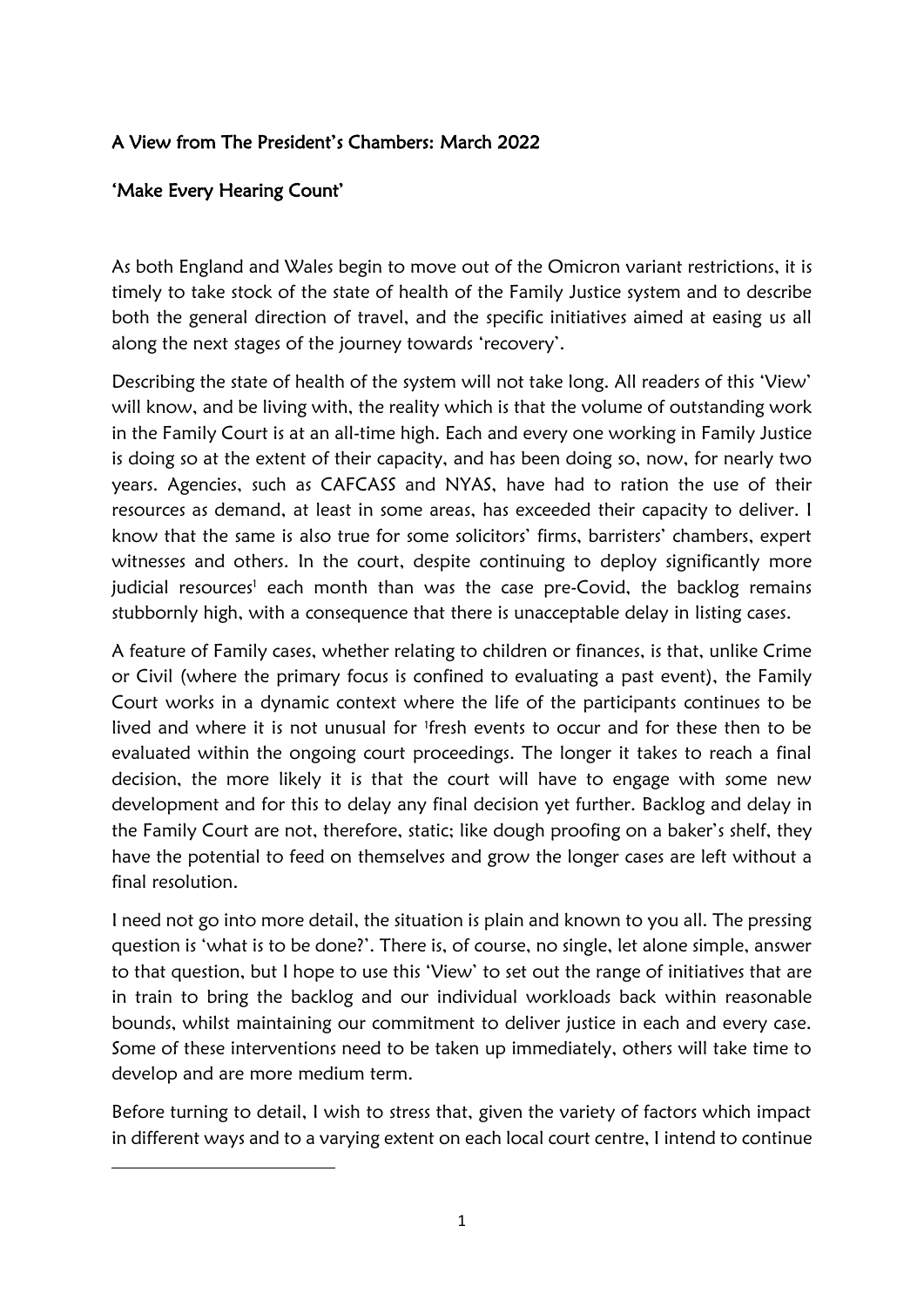to afford a good degree of autonomy and flexibility to each DFJ in the application of any particular initiative. The delivery of Family Justice is a complicated business, and the rigid imposition of a one-size-fits-all solution is unlikely to be appropriate for all localities. Trust in the discretion of individual judges and justices, within broad national parameters, has stood the Family Court in good stead during the pandemic, and I intend to continue in the same manner.

## Make Every Hearing Count: Guidance

My primary theme for the coming months is 'Make Every Hearing Count'. Despite the increase in judicial resources that we have had for the past two years, the number of concluded cases in both private and public law has not gone down. Statistics show that the number of hearings that are held before a case is concluded has increased. It is easy to understand the potential for Covid to hijack planned hearings, either by preventing assessments or other work to be done, or because key individuals are suddenly not available for a hearing. The need to hold more hearings per case, however, obviously reduces the efficiency of the system and has a direct impact on our ability to conclude proceedings in a timely manner.

A very experienced child-care solicitor recently described to me how busy she was. The busyness was not because she had more cases, it was simply due to the fact that none of the cases that she had ever seemed to conclude. That experience, which I suspect is shared by many, fits with the 'more hearings per case' data that I have described. Whilst this may have become the common experience, it must not be accepted as the norm for the future. As restrictions and the impact of the virus reduce, now is the time for each of us to take active steps, case by case and hearing by hearing, to reverse this drift by ensuring that every hearing is effective.

Where, before a planned hearing, it becomes clear that that hearing cannot be effective, the parties should communicate with the court so that, if the judge agrees, the hearing date can be vacated and (if possible) used for another case.

More generally, and at an altogether higher level, there is, I believe, a need for us all to reconnect with the core principles behind the 2014 public law 'PLO' reforms that arose from the 2011 Family Justice Review. To this end I am today issuing guidance on case management with the aim of tightening up good practice and returning to the principles of the PLO. Preparation of the guidance has been greatly assisted by the fact that Mrs Justice Lieven and the Midlands DFJ's produced an internal document for judges to this same end in December 2021, and I am very grateful to them for that initiative.

The guidance, with its twin mantras of 'Make Every Hearing Count' and 'Keep Cases Short', speaks for itself. The aim is not to pile more work onto practitioners. To the contrary, the aim is to take out unnecessary time and work from each case to allow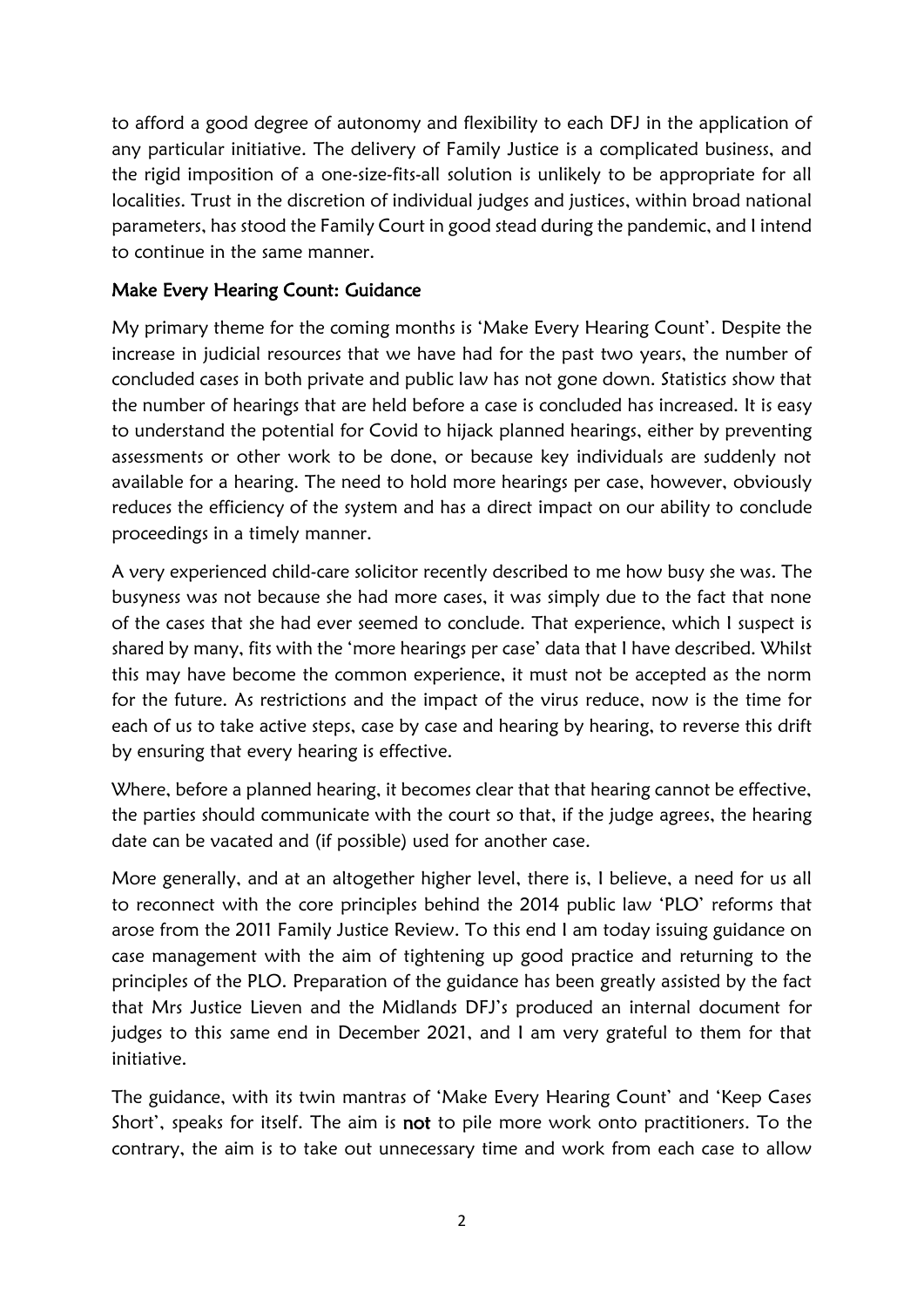those involved to work more efficiently on that which does need to be undertaken to achieve a final decision.

#### Other Initiatives:

#### (a) Public Law Working Group Recommendations

Separately from moves to increase the efficiency of the court process by making every case count, pressure in the system can be alleviated by securing a drop in demand (by a reduction in applications) and by improving the quality of evidence in support of any application that is made. It is to these twin goals that the Public Law Working Group recommendations are aimed. Since the launch last April, it is the expectation that the PLWG recommendations will be taken up by every local authority in England and Wales, and that, where a local authority does issue proceedings after a thorough assessment process, the court will be able to engage with the case efficiently and without further assessment work being directed unless that is 'necessary'. Early reports from some areas suggest that the PLWG model is having a marked and beneficial impact. A proper evaluation is to be undertaken in March to coincide with the anniversary of the launch and will be published at that stage. The PLWG recommendations are, I believe, an uncontroversial statement of good practice; I would urge everyone engaged in public law children work to ensure that they continue to be taken up and adopted.

#### (b) Private Law Pathfinder Courts

In addition to the short-term initiatives generated by the Private Law Working Group's work, it was accepted that some of its more radical recommendations would require longer term development and testing before they might be accepted for universal application. In essence these initiatives involve the court working in a very different way with families in private law proceedings, to support them in the resolution of dispute, rather than applying the more traditional adversarial model. The process of developing the detail of this new model of working has proved to be both interesting and time-consuming in equal measure; the wisdom of running these new ideas through a pilot was extremely sound. The stage has now been reached when the two 'Pathfinder' court centres, in North Wales and in Dorset, will go live before the end of February. I have signed off the Pilot Practice Direction [PD36Z]. Those who work regularly in these two areas have had training in the new processes, but I would in fact recommend any of you who are intrigued by what is being tested to read PD36Z. I never thought that I would ever say such a thing, but this Practice Direction is really very exciting! It generated in me a feeling which must have been akin that felt by those close to the late DJ Nick Crichton when he was starting the first FDAC court.

These pilots will take two years to run before they can be fully evaluated, but I suspect that fairly soon we may identify some small initiatives that work and may be taken up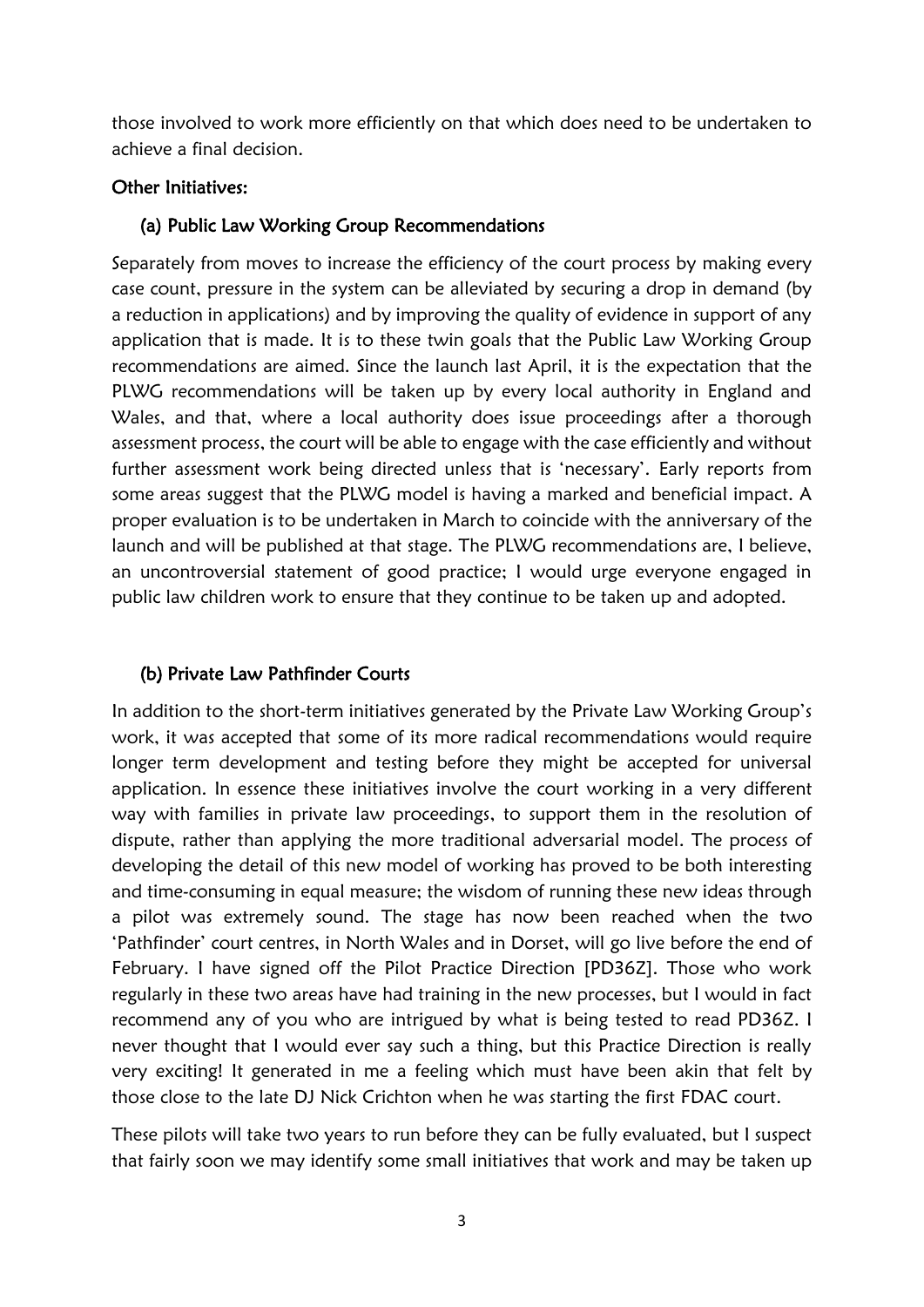more generally. One inspired idea, in my view, is that all the judges sitting in the Pathfinder courts are being trained in a different way of speaking to and interacting with parents; the training is being given by those who train new FDAC judges.

## (c) Language in Private Law proceedings

Many of you will have seen the important article by Helen Adam 'Language Matters: time to reframe our national vocabulary for family breakdown' in August's Family Law Journal<sup>2</sup> in which a strong case is made for a radical change in the use of language in the context of intra-familial disputes, both within the court process and in society more widely. I am very grateful to Helen Adam who has accepted my invitation to lead a small group looking at this issue, with a view to making recommendations for change.

### (d) Private Law: 'What about me?' and the Jersey speech

In October 2021, in an address given in Jersey<sup>3</sup>, I committed myself to work to promote the ideas that had been drawn together by the Family Solutions Group in their 2020 report 'What about me'. That address accepted that there is only so much that we within the court system can do to improve our ability to support parents who are unable to resolve disagreements over the care of their children; we only know these individuals exist after they have issued a court application, and by then many are, not surprisingly, set upon resolving their dispute through a conventional court process. The wider, longer term, initiatives that might change the culture, or, more modestly, provide resources to engage with separating parents before they think of issuing court proceedings, can not be realised by the judiciary or others within the court system and must be taken up by others.

Going back to my opening question – 'what is to be done?' – in the field of Private Law children work, I believe that delivering change in line with the Family Solutions Group recommendations is the answer to that question. If taken up, the change of culture and approach is likely to be of real benefit to children and families both in the short and long term, together with more general payoffs for society and, in so far as such cases no longer come to court, for the Family Justice system. I am grateful for the interest of Government ministers in these issues.

#### (e) MOJ Mediation Voucher Scheme

<sup>2</sup> [2021] Fam Law 1015.

<sup>3</sup> [https://www.judiciary.uk/announcements/speech-by-the-president-of-the-family-division-supporting](https://www.judiciary.uk/announcements/speech-by-the-president-of-the-family-division-supporting-families-in-conflict-there-is-a-better-way/)[families-in-conflict-there-is-a-better-way/](https://www.judiciary.uk/announcements/speech-by-the-president-of-the-family-division-supporting-families-in-conflict-there-is-a-better-way/)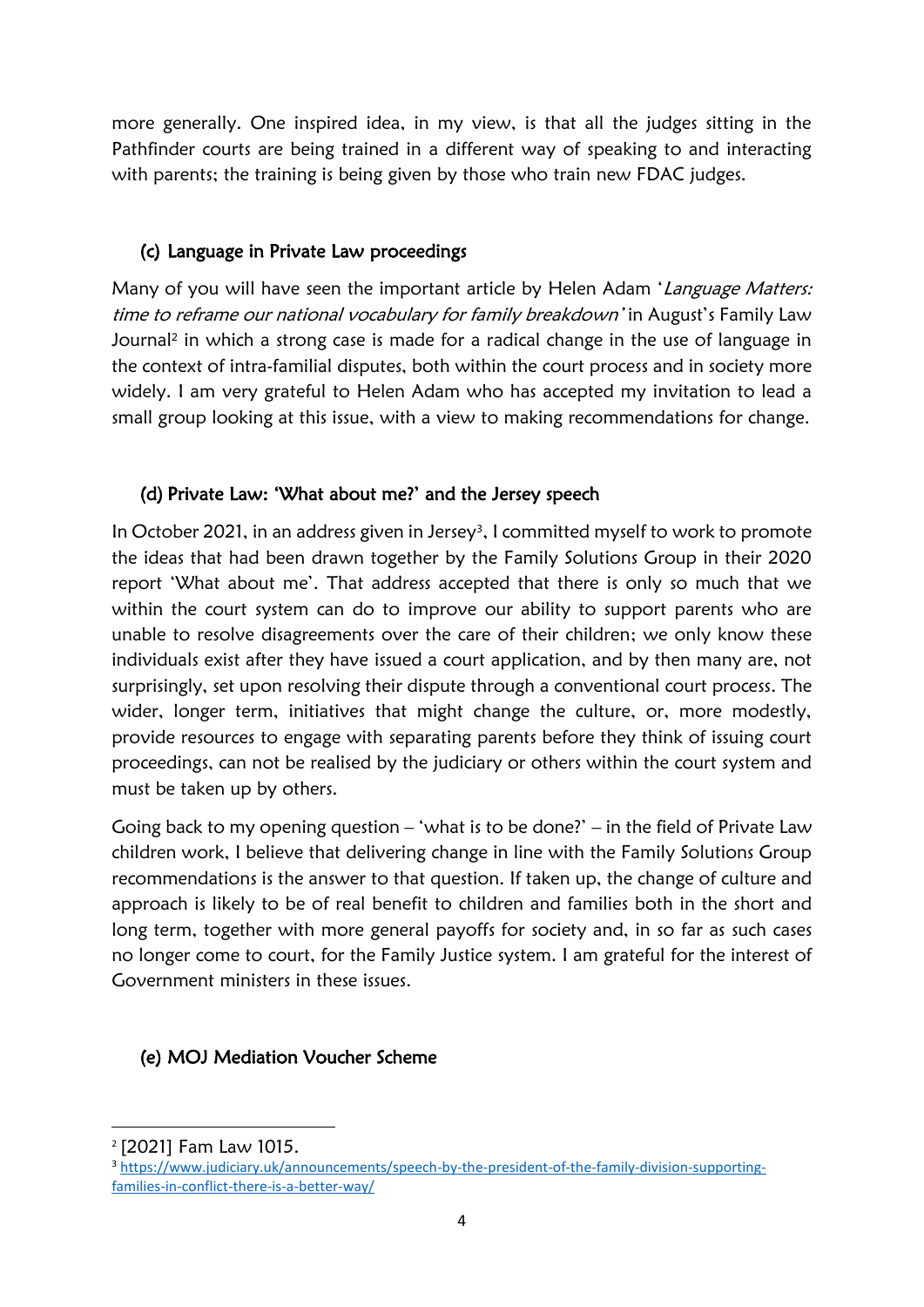In January 2022, the MOJ again extended the scope of the Family Mediation Voucher scheme that was first launched last March. The 2,440 additional vouchers, each worth £500 – will bring the sum invested to more than  $£3m$ . This commitment to expand mediation is most welcome. The 4,400 vouchers that had already been issued under the scheme are reported to have had a 77% success rate in terms of achieving full or partial agreement.

# (f) Nuts and Bolts

In an attempt to tighten up practice, and in doing so relieve the profession and the judiciary from ways of working which seemed to be adding, rather than reducing pressure, I have issued three memoranda:

- Memorandum on Experts in the Family Court [11 October 2021]<sup>4</sup>
- Memorandum on Drafting Orders [10 November 2021]<sup>5</sup>
- Memorandum on Drafting Witness Statements [10 November 2021]<sup>6</sup>.

## (g) Position Statements:

One important step which may have direct impact on the effectiveness or otherwise of a hearing is the timely delivery of a party's Position Statement. These are typically required to be filed 24 hours prior to a hearing, but substantial drift now seemingly occurs in many cases. During the peak of the pandemic, courts were understandably accepting of the difficulties that all were working under and judges were, I suspect, grateful to receive any document no matter how late it may be. Those times have now passed. For all parties and the court to know the position of each party at least a day prior to the hearing is of mutual benefit, both professionally and personally in terms of time management for preparation, but also more widely so that the true issues (and no more) can be focussed upon. Advocates can expect courts to be insistent from now on upon prompt compliance with requirements for the filing of Position Statements.

In firming up that requirement, I am not blind to the realities of practice. It is currently difficult for solicitors to find counsel to instruct in some cases until the last minute, such is the volume of work. Advocates, who are concentrating on a case on one day, may not have capacity to engage with the demands of the next day's case until after work. Obtaining instructions from over-stretched social work teams or guardians may be difficult. These and other pressing factors are understood, but the need for the court to reclaim the 24 hour pre-hearing period is, I believe, important for all, and, if other

<sup>4</sup> [https://www.judiciary.uk/publications/president-of-the-family-divisions-memorandum-experts-in-the-family](https://www.judiciary.uk/publications/president-of-the-family-divisions-memorandum-experts-in-the-family-court/)[court/](https://www.judiciary.uk/publications/president-of-the-family-divisions-memorandum-experts-in-the-family-court/)

<sup>5</sup> <https://www.judiciary.uk/announcements/president-of-the-family-division-drafting-orders/>

<sup>6</sup> <https://www.judiciary.uk/wp-content/uploads/2021/11/PFD-memo-on-witness-statements-12112021.pdf>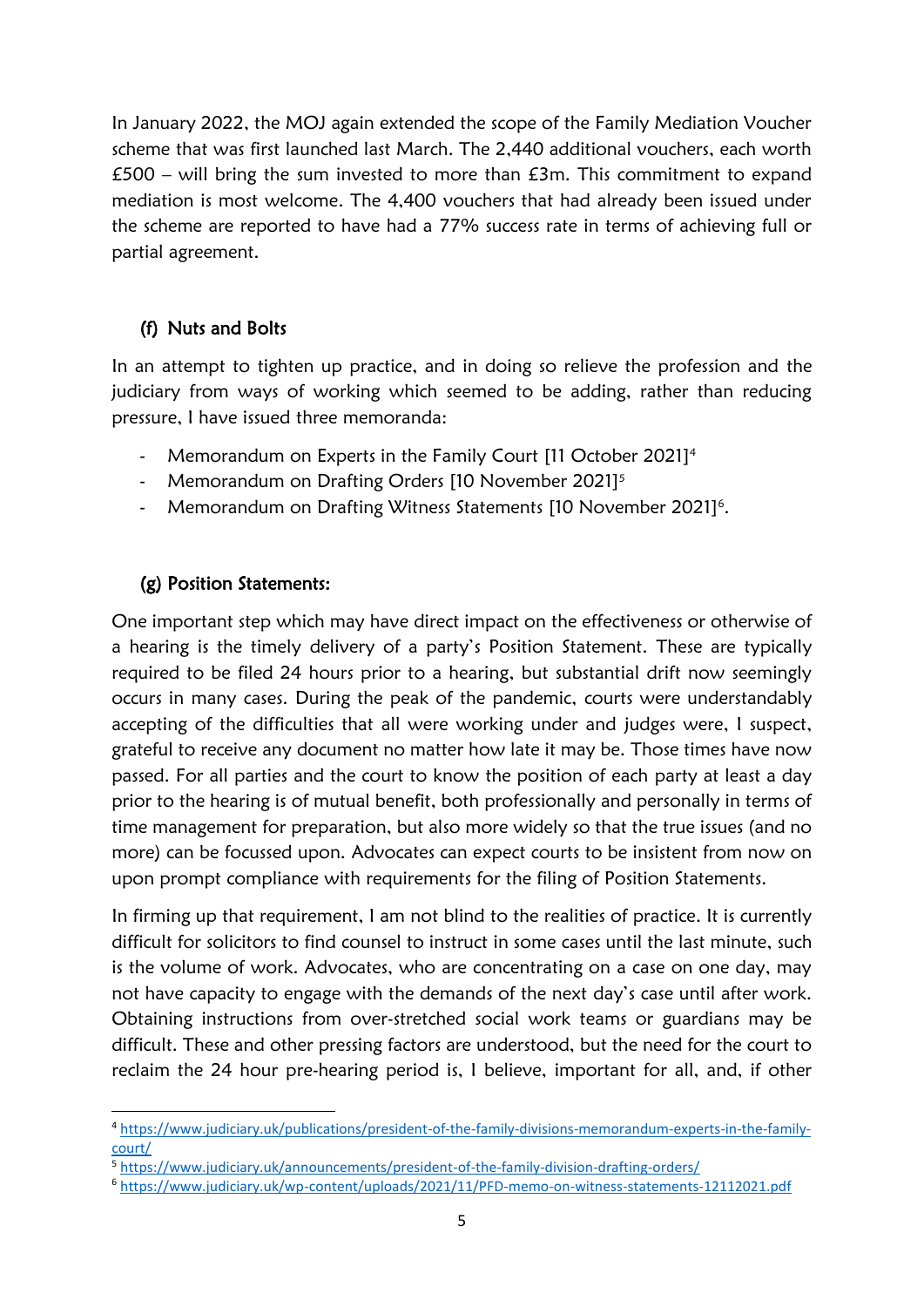pressing factors have squeezed this period then, as I have said, an adjustment is needed so that it is reclaimed.

In an effort to reduce the burden, can I stress that a Position Statement does not need to be lengthy or to be finessed into a formal pleading or Skeleton Argument. In this regard, brevity is a virtue and not a vice. All that is necessary is a short statement of the party's position and the orders that are to be sought. Documents which seek to recite a narrative history of the whole proceedings, or state well known principles of law, are neither necessary nor likely to be of great utility. One or two sides of A4 should suffice.

## (h) Remote hearings

It is neither necessary to add to, nor revise, the general steer that I gave to indicate the general direction of travel towards more attended hearings in the address given to the FLBA Conference in October<sup>7</sup>, which was that the parties and their lawyers should normally be physically present at court on those occasions when an important decision may be taken. I would add, however, that specific thought should be given to mothers of a new-born child who may not be able to attend a face-to-face hearing but should be afforded the ability to do so remotely.

For the immediate present, HMCTS will continue to apply the social distancing requirements and other measures that have been in place for many months. This is justified in part because, in contrast to visits to a shop, entertainment venue, or other gathering, which are voluntary acts, attendance at court is often a requirement and there is an enhanced responsibility to do what can be done to reduce the risk of infection.

One matter of detail that I should clarify relates to a notice that went out from the RCJ indicating that, from 1 March 2022, the default position for dates issued for first hearings before Family Division judges would be for an attended hearing. This notice has apparently caused some confusion, for which I apologise. It applies only to future listing dates issued by the RCJ office, after 1 March, for first hearings at High Court judge level in Family cases in the RCJ. Any application that is referred to a judge for direction before the first hearing, will be listed as attended or remote in accordance with that judge's direction, similarly, any subsequent hearings will be attended or remote as determined by the judge.

## (i) Guidance on fact-finding hearings

It is clear courts would welcome further guidance on the approach to be taken to factfinding hearings, particularly in cases where allegations of domestic abuse have been

<sup>7</sup> <https://www.judiciary.uk/publications/speech-by-the-president-of-the-family-division-interesting-times/>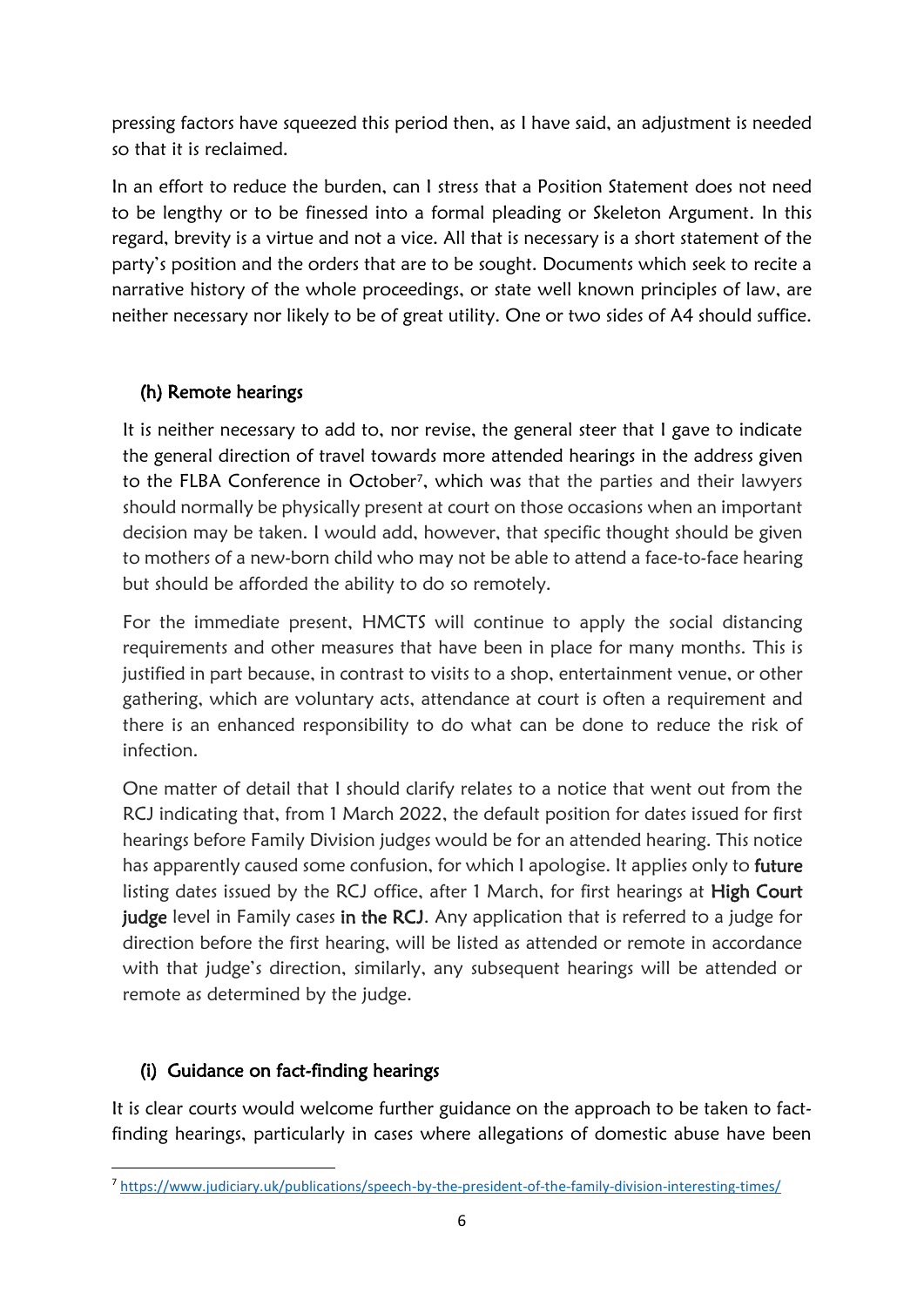made. I propose to issue such guidance, if possible, before Easter and I have asked Lady Justice Macur to lead a small group, working in conjunction with Mrs Justice Knowles (as lead judge on domestic abuse and private law), to assist me in this task.

## (j) Family Magistrates and Legal Advisers

The ability of the Family Court to function effectively depends upon Family Panel magistrates and legal advisers being available and able to undertake the amount and type of work that was the case prior to the pandemic. It is clear to me that, whilst in some areas this is being achieved, that is by no means the norm. Lay magistrates, who are volunteers, have been truly heroic in the manner in which they were able to undertake remote hearings (often at some personal expense in terms of acquiring IT, and at inconvenience to their home-life). The return of the lay bench to court buildings has, for a range of practical reasons, lagged behind that of the salaried judiciary in some areas. Likewise, the bench in some courts are unable to hold attended hearings. Investigation has revealed a range of different reasons why this may, or may not, be so at any one location. Whilst not underestimating the difficulties, I am clear that we need to have the lay bench back up and sitting at its full capacity in Family work as soon as possible. To this end I am very grateful to Duncan Webster JP, the National Leadership Magistrate, for taking up my request to address this challenge. A national Family Magistrates Oversight Group has now been established to oversee the operation of the Family work at the magistrate level, they will be supported by circuit-based and local Family Oversight Groups.

# (k) Experts

The FJC Experts in the Family Justice System committee continues work on the implementation of the Working Group recommendations. A newsletter was published in November 2021<sup>8</sup> . Eight regional/national groups have been established to bring together experts, judges and lawyers and they are delivering training and providing a forum for discussion to promote better understanding of the respective functions. If you would like to get involved in your local region please get in touch via the co-chairs<sup>9</sup>.

In order to promote the provision to experts of judgments or decisions for cases in which their reports were commissioned a standard form of direction has been approved to be included in orders which flow from such decisions. The wording to be included in standard orders is to be finalised but the following form (which mirrors the existing obligation contained within FPR 25.19 (1) and (2)) is suggested:

The Court orders that:

<sup>8</sup> <https://www.judiciary.uk/wp-content/uploads/2021/12/EFJS-Newsletter-Autumn-2021.pdf>

<sup>&</sup>lt;sup>9</sup> email addresses at [https://www.judiciary.uk/wp-content/uploads/2021/11/Regional-committee-contacts](https://eur01.safelinks.protection.outlook.com/?url=https%3A%2F%2Fwww.judiciary.uk%2Fwp-content%2Fuploads%2F2021%2F11%2FRegional-committee-contacts-for-website.pdf&data=04%7C01%7CPresident.FD.Mcfarlane1%40ejudiciary.net%7C1b9e8697cf0e411701a608d9dd06bb30%7C723e45572f1743ed9e71f1beb253e546%7C0%7C0%7C637783843235615669%7CUnknown%7CTWFpbGZsb3d8eyJWIjoiMC4wLjAwMDAiLCJQIjoiV2luMzIiLCJBTiI6Ik1haWwiLCJXVCI6Mn0%3D%7C3000&sdata=Hk9%2FzeM0lMWHPblfWw4saNVRBeQ%2B%2Fk1ChvPRpCnF%2Fys%3D&reserved=0)[for-website.pdf](https://eur01.safelinks.protection.outlook.com/?url=https%3A%2F%2Fwww.judiciary.uk%2Fwp-content%2Fuploads%2F2021%2F11%2FRegional-committee-contacts-for-website.pdf&data=04%7C01%7CPresident.FD.Mcfarlane1%40ejudiciary.net%7C1b9e8697cf0e411701a608d9dd06bb30%7C723e45572f1743ed9e71f1beb253e546%7C0%7C0%7C637783843235615669%7CUnknown%7CTWFpbGZsb3d8eyJWIjoiMC4wLjAwMDAiLCJQIjoiV2luMzIiLCJBTiI6Ik1haWwiLCJXVCI6Mn0%3D%7C3000&sdata=Hk9%2FzeM0lMWHPblfWw4saNVRBeQ%2B%2Fk1ChvPRpCnF%2Fys%3D&reserved=0)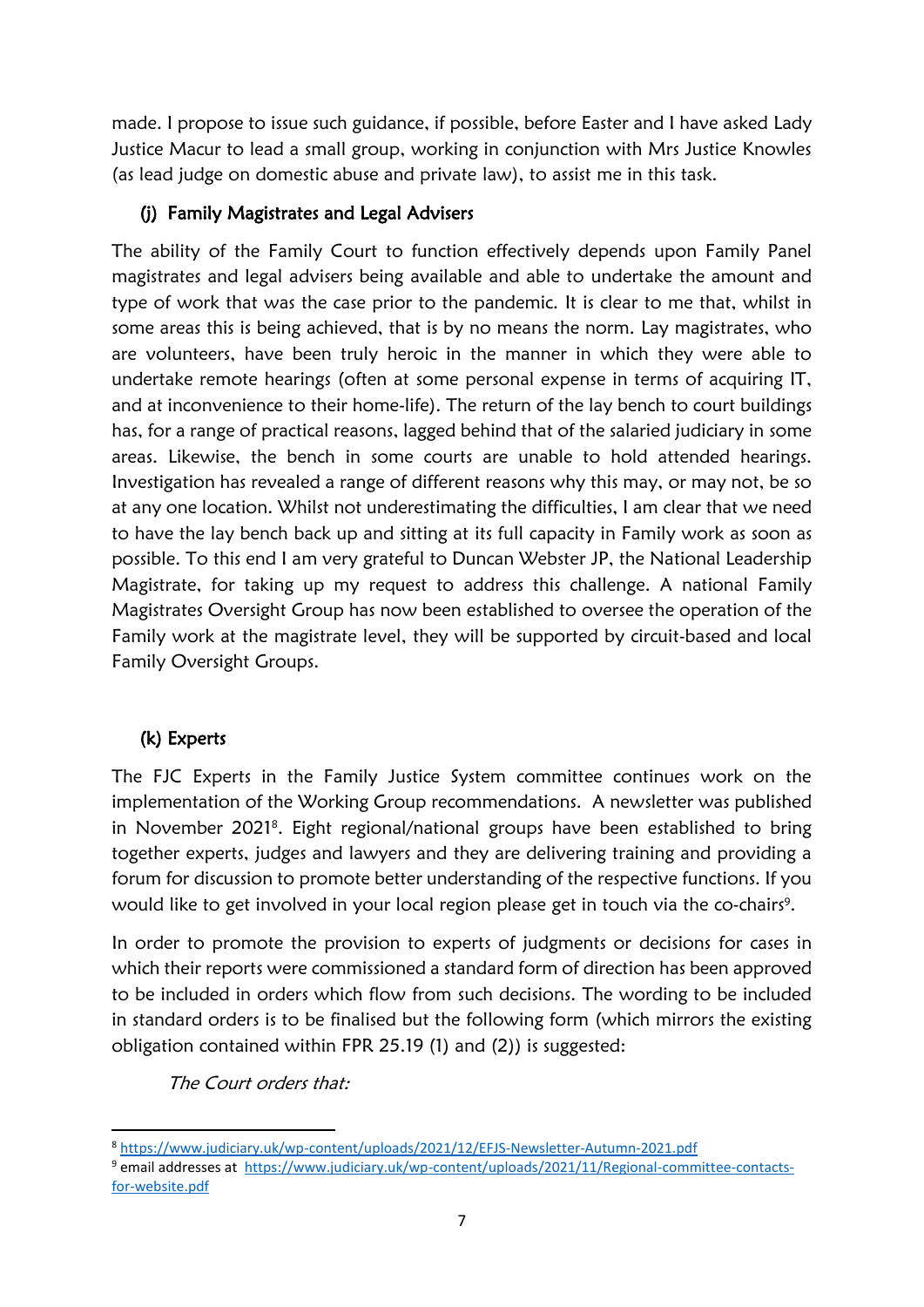1 The provisions of FPR 25.19 (1) apply to the child's solicitor [or other party instructing the expert, as appropriate].

2 In respect of the Court's sealed order and approved [written][transcript of] judgment (or in the absence of written or transcribed judgment any written note taken by the advocate), the provisions of FPR 25.19 (2) apply. The child's solicitor [or other party instructing the expert, as appropriate] is directed to provide a copy of the sealed court order and approved [written][transcript of] judgment (or in the absence of written or transcribed judgment any written note taken by the advocate) to (the expert  $X$ ) within 10 working days of these being received .

#### The Financial Remedies Court

In like manner to that in the field of child law, the FRC has seen, and is seeing, a feast of initiatives all aimed at improving the service that is offered to litigants and the overall efficiency of the system.

A new FRC Efficiency Statement and 'Primary Principles Paper' were rolled out on 12 January 2022. This was the implementation of a core recommendation of the Farquhar Committee. These documents have, I understand, been well received. They are intended to have a very significant impact on efficiency in the sense of rapidity of resolution and the saving of costs.

The memoranda on drafting orders, expert evidence, and drafting witness statements apply to finance cases and, if implemented, as also likely to have a significant beneficial impact.

The Family Procedure Rule Committee is currently considering a proposal of the Farquhar Committee to move smaller money cases (i.e assets <250k excluding pension) onto the Fast Track. Cases of this scale apparently account for around 35% of the FRC's work.

An improved enforcement process is to be piloted. The proposed change should ameliorate wastage of time in this area considerably.

A substantially revised Form D81 has been introduced. This is a major improvement in two senses. Firstly, the form is now fit for its primary purpose of providing relevant and clearly displayed information to the parties and the court. Secondly, the internal structure of the form is such that information from these forms in every case can now be harvested in an anonymous way by researchers who, for the first time, will have access to details of how the vast majority of financial disputes are being resolved in ordinary cases. The hope is that before long tables indicating broad trends indicating 'norms' for straight-forward cases may be published (along the lines of tables for PI damages) so that the profession and lay parties will be better informed, and more likely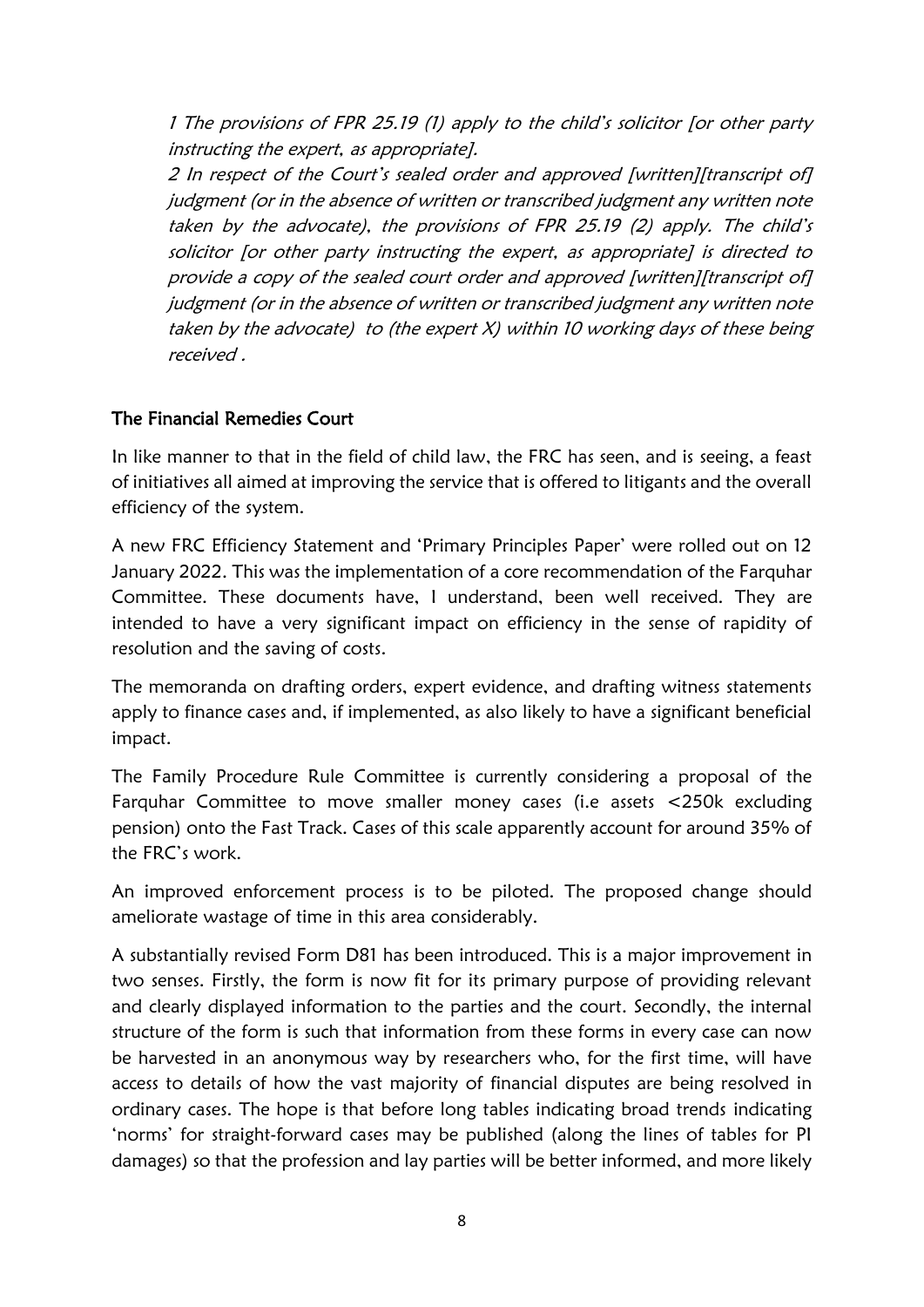to focus on a reasonable outcome, than at present when most reported cases deal only with the affairs of the mega-rich. In terms of 'transparency', this is obviously a most welcome innovation. In recording the safe delivery of the new D81, I would wish to record the particular thanks that are due to Amy Wilson in the MOJ for the work that she has put in to bringing this project to fruition.

# Court of Protection

The gradual return to attended hearings in COP has seemingly been welcomed by family members and lay participants. The presumption now is that all Tier 3 Serious Medical Treatment cases will be attended hearings. All the cases allocated to Judges for hearing have been heard during the course of the pandemic. There is no backlog in this respect. Unfortunately, it has to be acknowledged that there are backlogs in the property and affairs matters which are being addressed, in part, by the Property and Affairs Deputyship Pilot Scheme. The pilot scheme, which demonstrates the advantages of digitisation, has won almost universal approval from the profession and provides very strong evidential base for its continuance in a wider format in the future.

## Transparency Implementation Group

The TIG initially divided its work into four streams each with its own sub-group: media reporting pilots, anonymisation of judgments, data collection, and establishing links with the media. More recently, the issue of transparency in the FRC has been added as a 5<sup>th</sup> sub-group. Each of these groups has now met at least once, and each is moving forward with its work. Regular reports of meetings and other activity are to be found on the judiciary website<sup>10</sup>.

# The Digital Reform Programme

The next 12 to 14 months will see the conclusion of the Reform programme, with many of the products that have been in development being made operational. Much is taking place. The national lead judge for the entire project (including crime, civil, family and tribunals) is Mr Justice Cobb and the Family lead is Mrs Justice Arbuthnot (who has had significant involvement in Reform through her previous role as Chief Magistrate).

There is not space here to do more than note the current headline points.

- The Family Public Law system (known by some as 'the portal') is now fully operational in all but two court centres. In my visits to courts round the country, I detect that the process of familiarisation with the system is moving in a positive

<sup>10</sup> <https://www.judiciary.uk/>